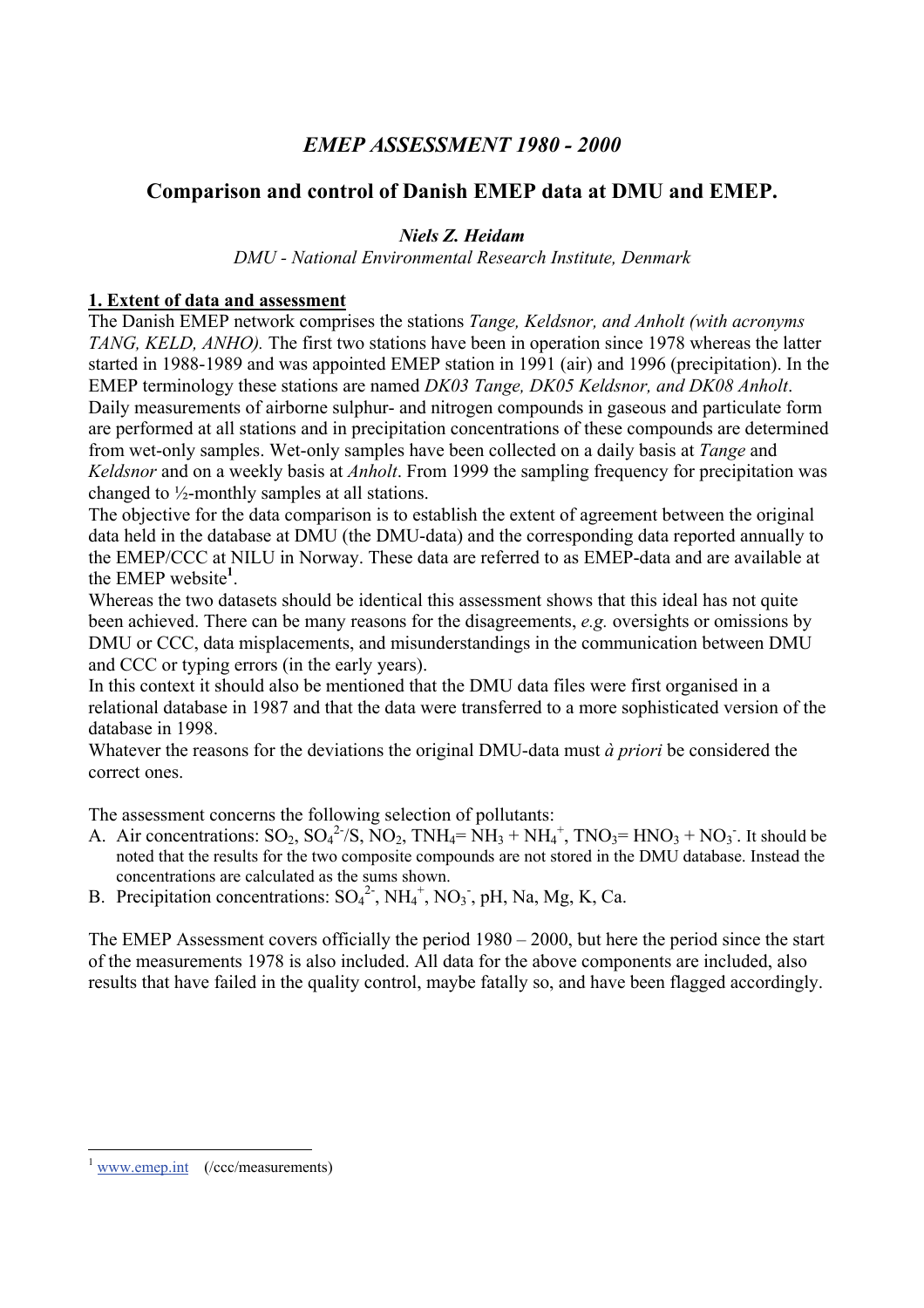# **2. Matches and mismatches between DMU and EMEP data**

Data extracted from the DMU database and data downloaded from the EMEP website were combined to construct aggregate data records.

The essentials of such an aggregate data record looks as follows:

| station | ate<br>uaw | ound<br>,,,,,, | unit | ۰N.<br>$\mathbf{1}$ |  |
|---------|------------|----------------|------|---------------------|--|
|         |            |                |      |                     |  |

Here DMU and EMEP denotes the concentration values recorded in the DMU-database and at the EMEP website, respectively, for the specified compound at the given station and date. Since the DMU- and EMEP-values can either agree or disagree and can either be present or missing the following cases arise:

### **A. Matches: DMU= EMEP2 .**

- 1. Non-missing entries: The ideal situation.
- 2. Both DMU and EMEP values are missing: A quite normal occurrence where the two databases agree that no data are available; possible reasons are absence of precipitation or equipment failure. These 'no-data' entries have consequently been removed from the assessment.

No further action required.

### **B. Mismatches**

 $\overline{a}$ 

- 1. Non-missing but deviating entries  $DMU \neq EMEP$ : The EMEP-data must *à priori* be considered as erroneous, misplaced or possibly outdated.
- 2. The DMU value is present but the EMEP value is missing: A large part of these mismatches occur because some Danish stations have not always have been operating as EMEP stations.
- 3. The EMEP value is present but the DMU value is missing: The EMEP-data must *à priori* be considered as erroneous or misplaced with respect to date and/or station.

The extent of the mismatches should be mapped and the reasons for the mismatches should - if possible - be identified to avoid future mistakes.

The data at EMEP/CCC may need to be corrected, in particular if the mismatches occur frequently within a limited period or the deviation is large. Correction is certainly required if the general concentration level is affected. Updates e.g. to fill empty EMEP-periods may also be called for. Corrections at EMEP/CCC normally entail renewed transmission of correct data.

# **C. Mapping matches and mismatches**

The data can be considered 3-dimensional with respect to station (space), date (time) and pollutant and are far too numerous to be considered on an individual basis. The aggregate records have therefore been subjected to mass processing in order to find on an annual basis the numbers of

In view of the differing resolutions of the data we have therefore defined

 $DEV = EMEP - DMU$  and  $DEV = 0$  if  $|dev| \le 10^{-dec}$ where *dec* is the smallest number of decimals occurring in the two results.

 $2 \text{ A}$  note on the equality of data. Most data are produced digitally in the laboratory and that is reflected in the many (superfluous) decimals recorded in the DMU database. The EMEP-data are on the other hand presented on the website with a small number of decimals. This resolution is a reflection of the uncertainty of the measurement. Any deviation less than or equal to this resolution cannot be considered real. Therefore, the difference between entry such as EMEP= 0.73 and DMU= 0.7264438, which mathematically is *dev*= 0.0035562, must be considered as zero.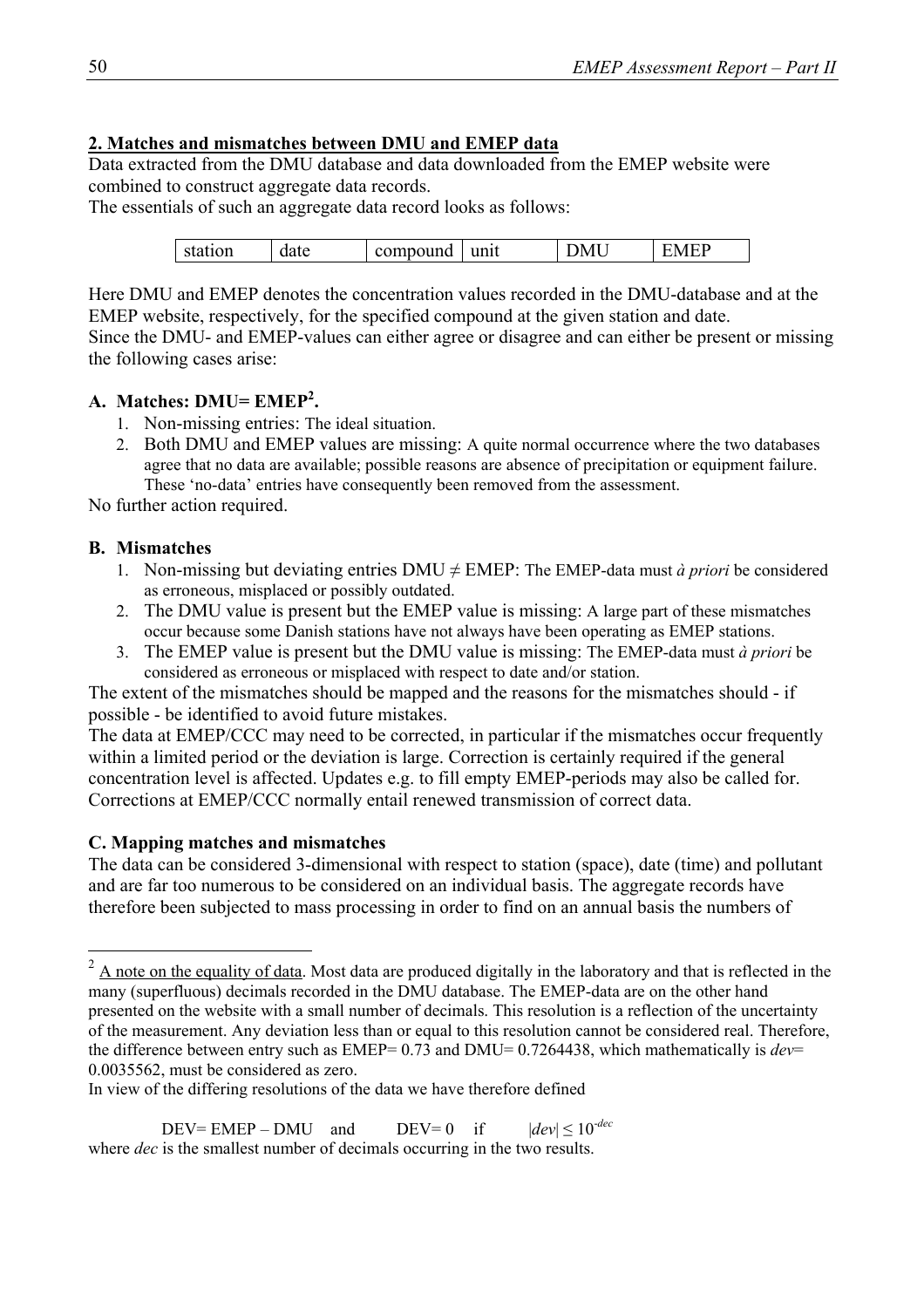different cases described above. This is still a quite large body of data and the results have therefore been mapped on to the 3 'axes' of the data space, supplemented by a grand total.

In the mappings below the column OBS lists the total number of observations. It has been split into the number of simultaneous observations, termed DMU\_EMEP, and the number of cases,

MISSING where one of the results is missing. The simultaneous results can either be *Equal* (cf. note) or *Differ*. In the MISSING cases either the *DMU*-result or the *EMEP*-result is the *missing* one. Mismatches of rejected data, *i.e.* data with a fatal flag, are not included in the discussion and have been removed from the mapping.

# **D. Assessment of mismatches**

The mismatches have been evaluated from the hypothesis that they do not have any influence on annual mean values.

### *Deviating results*

Only annual mean deviations that differ from zero at a significance level of 5% will be considered here.

#### *Missing results*

These cases are evaluated from the total annual means of DMU- and EMEP-data with the exclusion of deviating results. These total annual mean thus contain, respectively, both results that are unique to either one of them and those that are equal in the two sets. If the two annual means differ from zero at a significance level of 5% then the missing results are of importance.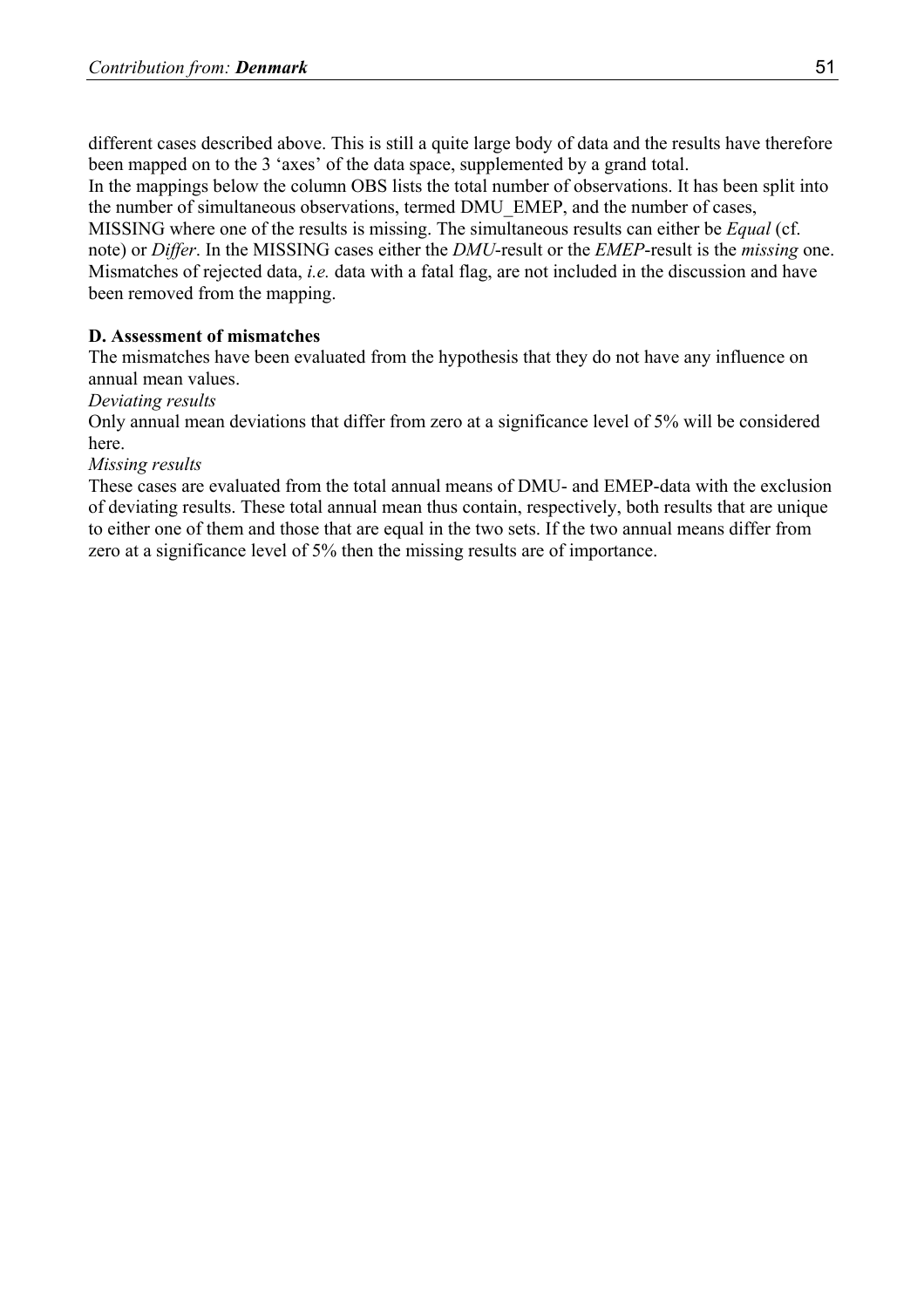# **3. Atmospheric data**

#### *Overview*

The summary covers 3 stations, 23 years, and 5 components with a total of almost 70 000 records. On the average there are thus approximately

- 14 000 records per component;
- 3 000 records per year;
- 600 records per year and component;
- 23 000 records per station.
- 4 600 records per station and component;
- 1 000 records per station-year;
- 200 records per station-year and component.

# *Data modifications*

For the comparison some modifications to the aggregate data records had to be introduced. Thus it has been necessary to take account of the different reference conditions used in the two data systems. Whereas the EMEP-concentrations are given at  $20^{\circ}$  C, DMU-concentrations are referred to  $0^0$  C. A common reference temperature of 20<sup>0</sup> C was selected for the aggregate assessment records, and a 6 % reduction (20/293) was consequently applied to the DMU-results.

# 3.1 Mapping of atmospheric data

The 3 dimensional mapping of the atmospheric records is shown in Table 1a and Table 1b below. As mentioned above this is a censored mapping where all fatally flagged data that either differ or are missing in one of the databases have been removed from the tables.

|                | <b>ATMOSPERE</b> |                  | <b>OBS</b> | <b>DMU_EMEP</b> |             |             | <b>Equal Differ MISSING</b> | <b>Miss_DMU</b>         | <b>Miss_EMEP</b> |
|----------------|------------------|------------------|------------|-----------------|-------------|-------------|-----------------------------|-------------------------|------------------|
| <b>STATION</b> |                  | <b>Year Comp</b> |            |                 |             |             |                             |                         |                  |
| <b>ALL</b>     | <b>ALL</b>       | <b>ALL</b>       | 69387      | 65620           | 65588       | 32          | 3767                        | 165                     | 3602             |
|                |                  |                  |            |                 |             |             |                             |                         |                  |
|                |                  | <b>NO2-N</b>     | 3760       | 3380            | 3380        | 0           | 380                         | 13                      | 367              |
|                |                  | <b>SO2-S</b>     | 20014      | 19196           | 19195       | 1           | 818                         | $\overline{\mathbf{4}}$ | 814              |
|                |                  | <b>SO4-S</b>     | 20360      | 19529           | 19526       | 3           | 831                         | 6                       | 825              |
|                |                  | TNH4-N           | 12598      |                 | 11732 11732 | $\mathbf 0$ | 866                         | 70                      | 796              |
|                |                  | TNO3-N           | 12655      | 11783           | 11755       | 28          | 872                         | 72                      | 800              |
|                |                  |                  |            |                 |             |             |                             |                         |                  |
| <b>ANHO</b>    | ALL ALL          |                  | 20449      | 16860           | 16859       | 1           | 3589                        | 13                      | 3576             |
| <b>KELD</b>    |                  |                  | 24202      |                 | 24047 24018 | 29          | 155                         | 147                     | 8                |
| <b>TANG</b>    |                  |                  | 24736      | 24713 24711     |             | 2           | 23                          | 5                       | 18               |

# *Table 1a. Aggregate atmospheric records mapped by components and by stations.*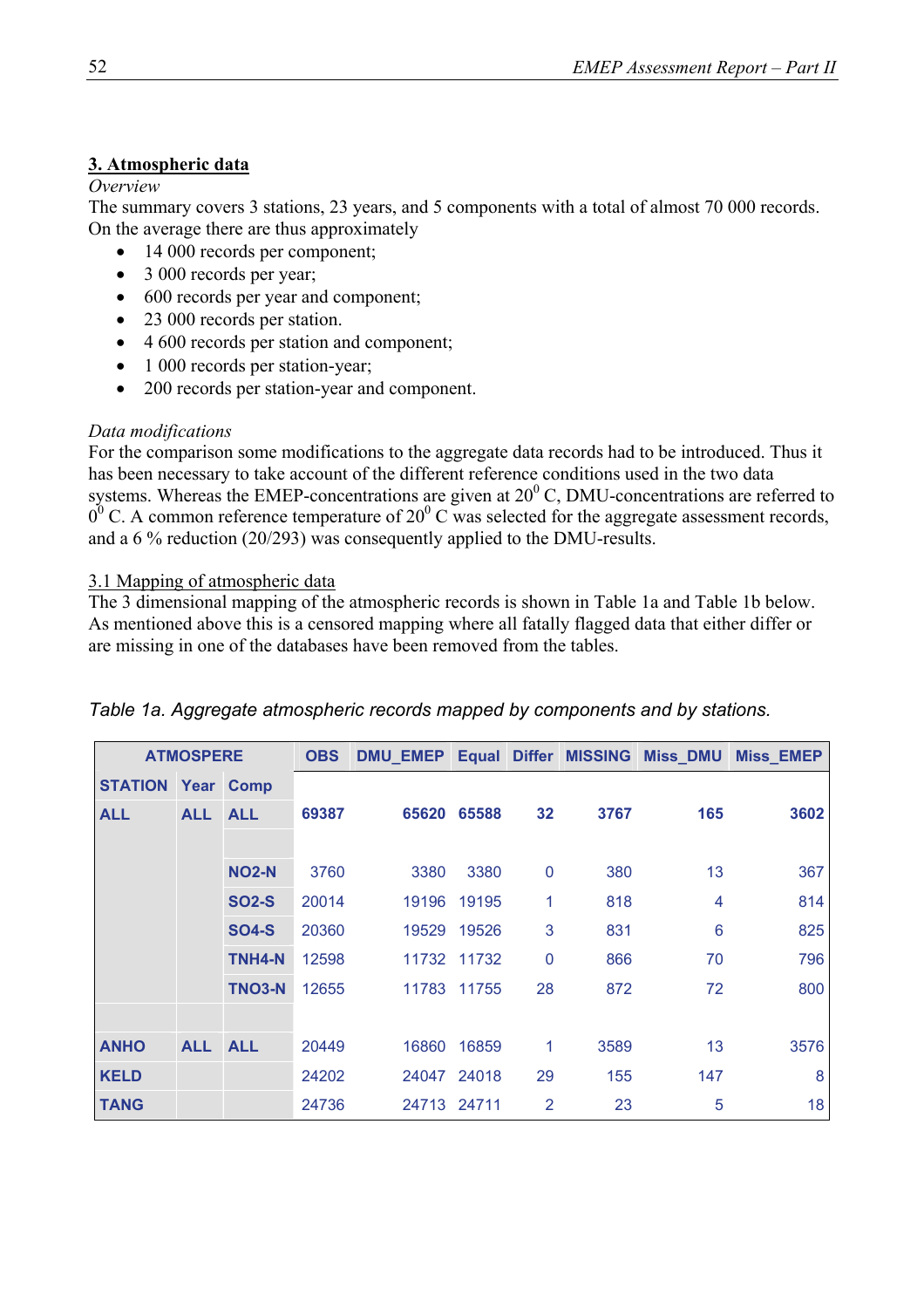As expected the great majority of data registered by DMU and EMEP, almost 95 % are not only simultaneous but also equal. The remaining 5 % of the records are incomplete and hold only single results.

It is a gratifying surprise that only 32 cases of valid data contain discrepancies (in the sense defined above). As can be seen the differing results pertain mainly to TNO<sub>3</sub> at *Keldsnor*, supplemented with a few cases for  $SO_2$  and  $SO_4$ .

|  | Table 1b. Aggregate atmospheric records mapped by years. |  |  |
|--|----------------------------------------------------------|--|--|
|  |                                                          |  |  |

|                | <b>ATMOSPERE</b> |            | <b>OBS</b> |      |             |                |                |                | DMU_EMEP Equal Differ MISSING Miss_DMU Miss_EMEP |
|----------------|------------------|------------|------------|------|-------------|----------------|----------------|----------------|--------------------------------------------------|
| <b>STATION</b> |                  | Year Comp  |            |      |             |                |                |                |                                                  |
| <b>ALL</b>     | <b>ALL</b>       | <b>ALL</b> | 69387      |      | 65620 65588 | 32             | 3767           | 165            | 3602                                             |
|                |                  |            |            |      |             |                |                |                |                                                  |
|                | 1978             |            | 990        | 988  | 988         | $\pmb{0}$      | $\overline{2}$ | $\overline{0}$ | $\overline{2}$                                   |
|                | 1979             |            | 1305       | 1304 | 1304        | $\mathbf 0$    | 1              | $\mathbf 0$    | $\mathbf{1}$                                     |
|                | 1980             |            | 1376       | 1376 | 1376        | $\mathbf 0$    | $\pmb{0}$      | $\pmb{0}$      | $\pmb{0}$                                        |
|                | 1981             |            | 1424       | 1424 | 1424        | $\mathbf 0$    | $\mathbf 0$    | $\mathbf 0$    | $\pmb{0}$                                        |
|                | 1982             |            | 1416       | 1416 | 1413        | 3              | $\pmb{0}$      | $\mathbf 0$    | $\mathbf 0$                                      |
|                | 1983             |            | 1360       | 1360 | 1360        | $\mathbf 0$    | $\mathbf 0$    | $\mathbf 0$    | $\pmb{0}$                                        |
|                | 1984             |            | 1312       | 1312 | 1312        | $\mathbf 0$    | $\mathbf 0$    | $\mathbf 0$    | $\pmb{0}$                                        |
|                | 1985             |            | 1578       | 1438 | 1438        | $\mathbf 0$    | 140            | 140            | $\mathbf 0$                                      |
|                | 1986             |            | 1286       | 1286 | 1286        | $\mathbf 0$    | $\pmb{0}$      | $\pmb{0}$      | $\mathbf 0$                                      |
|                | 1987             |            | 1454       | 1454 | 1454        | $\mathbf 0$    | $\overline{0}$ | $\mathbf 0$    | $\pmb{0}$                                        |
|                | 1988             |            | 1861       | 1491 | 1491        | $\mathbf 0$    | 370            | $\mathbf 0$    | 370                                              |
|                | 1989             |            | 4089       | 2594 | 2594        | $\overline{0}$ | 1495           | 3              | 1492                                             |
|                | 1990             |            | 5050       | 3318 | 3290        | 28             | 1732           | 1              | 1731                                             |
|                | 1991             |            | 4401       | 4400 | 4400        | $\mathbf 0$    | $\mathbf{1}$   | 1              | $\mathbf 0$                                      |
|                | 1992             |            | 4181       | 4178 | 4178        | $\mathbf 0$    | 3              | $\overline{0}$ | $\mathbf{3}$                                     |
|                | 1993             |            | 4340       | 4335 | 4335        | $\mathbf 0$    | 5              | 5              | $\pmb{0}$                                        |
|                | 1994             |            | 4583       | 4583 | 4583        | $\mathbf 0$    | $\pmb{0}$      | $\overline{0}$ | $\mathbf 0$                                      |
|                | 1995             |            | 4544       | 4544 | 4544        | $\mathbf 0$    | $\mathsf 0$    | $\pmb{0}$      | $\pmb{0}$                                        |
|                | 1996             |            | 4644       | 4644 | 4643        | 1              | $\pmb{0}$      | $\pmb{0}$      | $\pmb{0}$                                        |
|                | 1997             |            | 4452       | 4452 | 4452        | $\mathbf 0$    | $\pmb{0}$      | $\mathbf 0$    | $\mathbf 0$                                      |
|                | 1998             |            | 4682       | 4680 | 4680        | $\mathbf 0$    | $\overline{2}$ | $\overline{2}$ | $\pmb{0}$                                        |
|                | 1999             |            | 4393       | 4380 | 4380        | $\mathbf 0$    | 13             | 13             | $\pmb{0}$                                        |
|                | 2000             |            | 4666       | 4663 | 4663        | $\mathbf 0$    | 3              | $\mathbf 0$    | $\mathbf{3}$                                     |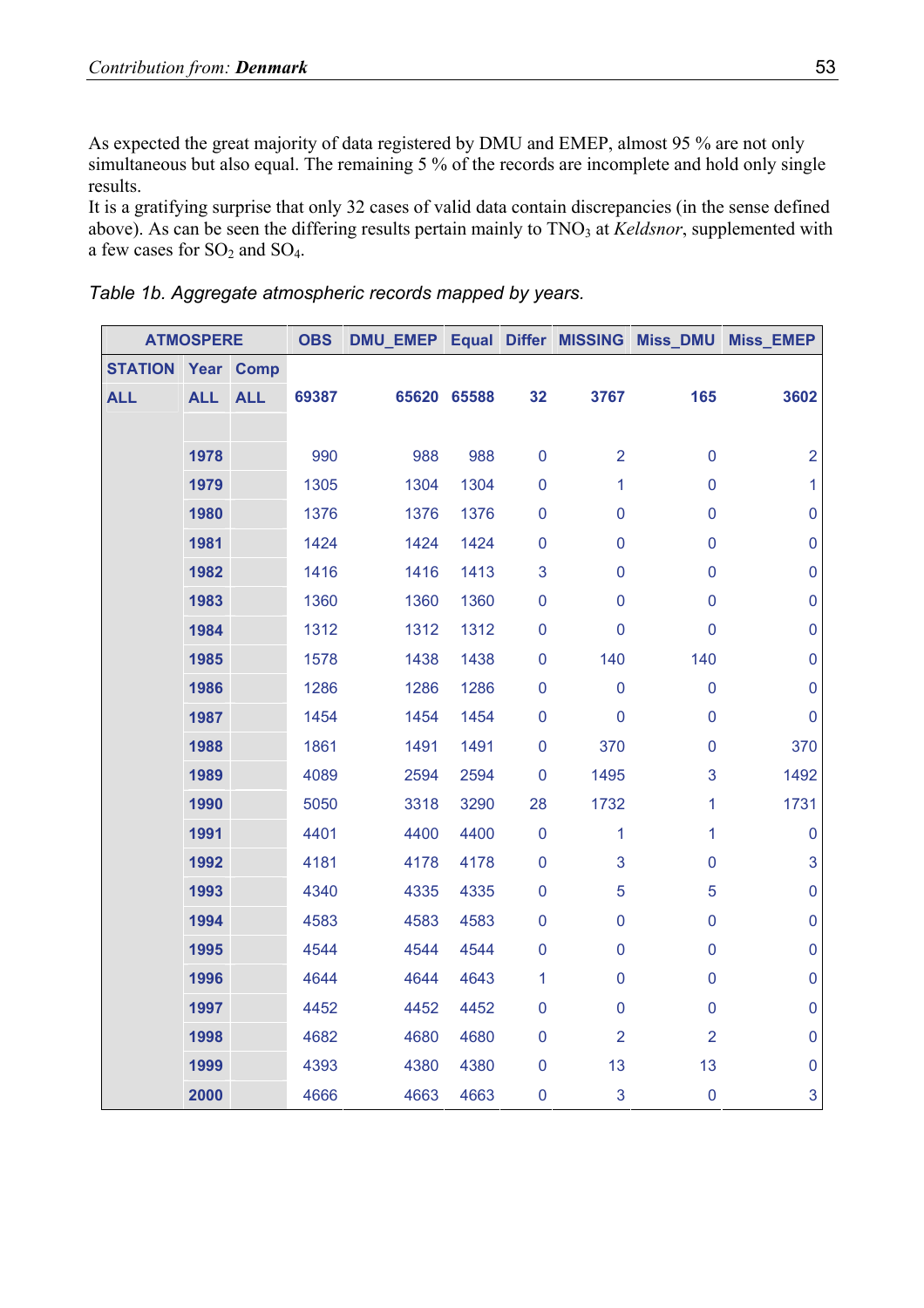Table 1b shows that the differing TNO<sub>3</sub> results are all from 1990 at *Keldsnor* and a closer look reveals that they occur in August and September and that in all cases the EMEP results are substantially smaller than the DMU results. Since the EMEP results are neither resembling  $HNO<sub>3</sub>$ nor NO<sub>3</sub> there is no obvious reason for the discrepancies and the EMEP results must be considered erroneous.

It turns out that the differing results for SO<sub>4</sub> all occur early in 1982 with one case at *Keldsnor* and two at *Tange*. For one case at each of these stations a typing error seems to be the cause.

Tables 1 also shows that the vast majority of the incomplete records hold only DMU results but no EMEP-data. More details on missing data can be seen in Table 2, which is a mapping by station and year.

|                  |                |                | <b>Miss_DMU</b> |                |                |                | Miss_EMEP      |                |
|------------------|----------------|----------------|-----------------|----------------|----------------|----------------|----------------|----------------|
| <b>ATMOSPERE</b> | <b>ALL</b>     | <b>ANHO</b>    | <b>KELD</b>     | <b>TANG</b>    | <b>ALL</b>     | <b>ANHO</b>    | <b>KELD</b>    | <b>TANG</b>    |
| <b>ALL YEARS</b> | 165            | 13             | 147             | 5              | 3602           | 3576           | 8              | 18             |
|                  |                |                |                 |                |                |                |                |                |
| 1978             | $\overline{0}$ |                | $\overline{0}$  | $\mathbf 0$    | $\overline{2}$ |                | 1              | $\mathbf{1}$   |
| 1979             | $\overline{0}$ |                | 0               | $\overline{0}$ | 1              |                | 0              | $\mathbf{1}$   |
| 1980             | $\overline{0}$ |                | 0               | $\mathbf 0$    | $\overline{0}$ |                | 0              | 0              |
| 1981             | $\overline{0}$ |                | 0               | $\mathbf 0$    | $\overline{0}$ |                | 0              | $\overline{0}$ |
| 1982             | $\overline{0}$ |                | 0               | $\mathbf 0$    | $\mathbf 0$    |                | 0              | 0              |
| 1983             | $\overline{0}$ |                | 0               | $\mathbf 0$    | $\overline{0}$ |                | 0              | $\overline{0}$ |
| 1984             | $\overline{0}$ |                | $\mathbf 0$     | $\mathbf 0$    | $\mathbf 0$    |                | 0              | 0              |
| 1985             | 140            |                | 140             | $\mathbf 0$    | $\overline{0}$ |                | 0              | $\overline{0}$ |
| 1986             | $\mathbf 0$    |                | 0               | $\mathbf 0$    | $\mathbf 0$    |                | 0              | 0              |
| 1987             | $\overline{0}$ | l,             | 0               | $\mathbf 0$    | $\overline{0}$ |                | 0              | 0              |
| 1988             | $\overline{0}$ | 0              | 0               | $\mathbf 0$    | 370            | 367            | 1              | $\overline{2}$ |
| 1989             | 3              | $\overline{0}$ | 0               | 3              | 1492           | 1482           | 5              | 5              |
| 1990             | 1              | 0              | 1               | $\mathbf 0$    | 1731           | 1725           | 0              | 6              |
| 1991             | 1              | 0              | 1               | $\overline{0}$ | $\mathbf 0$    | 0              | 0              | 0              |
| 1992             | $\overline{0}$ | 0              | 0               | $\mathbf 0$    | 3              | $\overline{2}$ | 0              | $\mathbf{1}$   |
| 1993             | 5              | 1              | 3               | $\mathbf{1}$   | $\Omega$       | $\Omega$       | $\Omega$       | 0              |
| 1994             | $\Omega$       | $\Omega$       | 0               | $\overline{0}$ | $\mathbf{0}$   | 0              | 0              | $\mathbf{0}$   |
| 1995             | $\Omega$       | $\Omega$       | $\Omega$        | $\overline{0}$ | $\Omega$       | 0              | $\mathbf{0}$   | $\mathbf{0}$   |
| 1996             | $\overline{0}$ | 0              | $\mathbf{0}$    | $\overline{0}$ | $\mathbf{0}$   | 0              | $\mathbf{0}$   | 0              |
| 1997             | $\Omega$       | $\Omega$       | 0               | $\mathbf 0$    | $\overline{0}$ | 0              | 0              | 0              |
| 1998             | $\overline{2}$ | $\mathbf{0}$   | $\overline{2}$  | $\mathbf{0}$   | $\mathbf 0$    | $\overline{0}$ | $\overline{0}$ | 0              |

*Table 2. Missing atmospheric results mapped by stations and years.*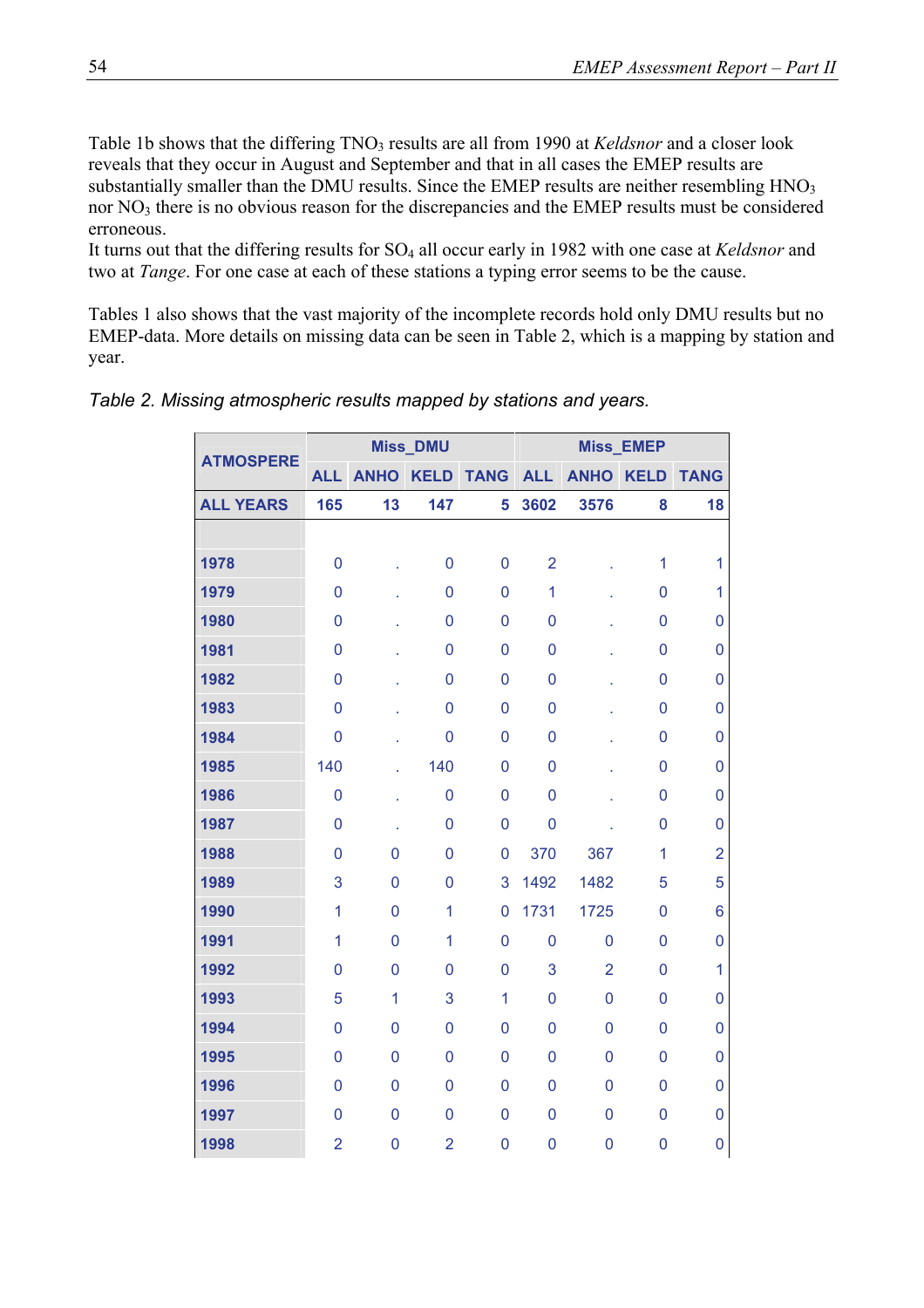| <b>ATMOSPERE</b> |    |                                       | <b>Miss DMU</b> |            | <b>Miss EMEP</b> |  |  |  |  |
|------------------|----|---------------------------------------|-----------------|------------|------------------|--|--|--|--|
|                  |    | ALL ANHO KELD TANG ALL ANHO KELD TANG |                 |            |                  |  |  |  |  |
| 1999             | 13 | 12 <sup>1</sup>                       | $\mathbf{0}$    | $\sim$ 1 0 |                  |  |  |  |  |
| 2000             |    |                                       |                 |            |                  |  |  |  |  |

A large majority of 3574 missing EMEP-data is from *Anholt* in 1988 – 1990, *i.e.* from the pre-EMEP period of this station. Accordingly the missing EMEP-data are distributed evenly over the compounds except NO2 where measurements did not start until late in 1989.

The few cases (only about 0.25 % of all data) where results are missing from DMU but exist at EMEP are more difficult to understand and need to be checked.

The majority of the missing DMU-results are dominated by the composite compounds TNH4 and TNO3, mainly at *Keldsnor* in August - October 1985 (2·69 cases). Since measurements of the constituting components that are used for calculating these phase sums,  $NH<sub>3</sub>$ ,  $HNO<sub>3</sub>$ , and  $NO<sub>3</sub>$ , did not start at the Danish EMEP stations until late in 1988 these EMEP-data must be erroneous. Furthermore it turns out that most of the remaining mismatches are also caused by erroneous entries in the EMEP-database. These EMEP-values appear to have arisen as a false-memory effect when there is a gap in the DMU-values reported to EMEP. The EMEP-values in these composite records with no corresponding DMU-data are in fact all identical to the common value in the most recent case of simultaneous (and equal) EMEP-and DMU-values.

This false-memory effect explains the mismatches for the 12 cases of missing DMU-data for  $NO<sub>2</sub>$  at *Anholt* in 1999 (Tables 1 and 2, Fig. 1c). This also applies to one case of TNO<sub>3</sub> and the sole remaining case of missing DMU-data on TNH4 at *Keldsnor* in March 1998 and for one case of TNO3 at Tange in August 1999. The corresponding EMEP-data are artefacts and should be deleted. Finally for 5 of the 6 cases of missing DMU-results for SO<sub>4</sub> the corresponding EMEP-values are zero. These EMEP-data are probably also artefacts.

The remaining incidents of missing DMU data are then reduced to only 7 solitary cases for which there seems to be no explanation. In line with the general view adopted at the outset these EMEPdata must be considered erroneous.

Some examples of the cases described are illustrated graphically in Fig. 1.

3.2 Assessment of atmospheric mismatches *Deviating results*  Only the deviations found for the 28 records of TNO<sub>3</sub> from 1990 at *Keldsnor* lead to annual deviation means that differ significantly from zero. *Missing results* No significant effects on annual mean values were found.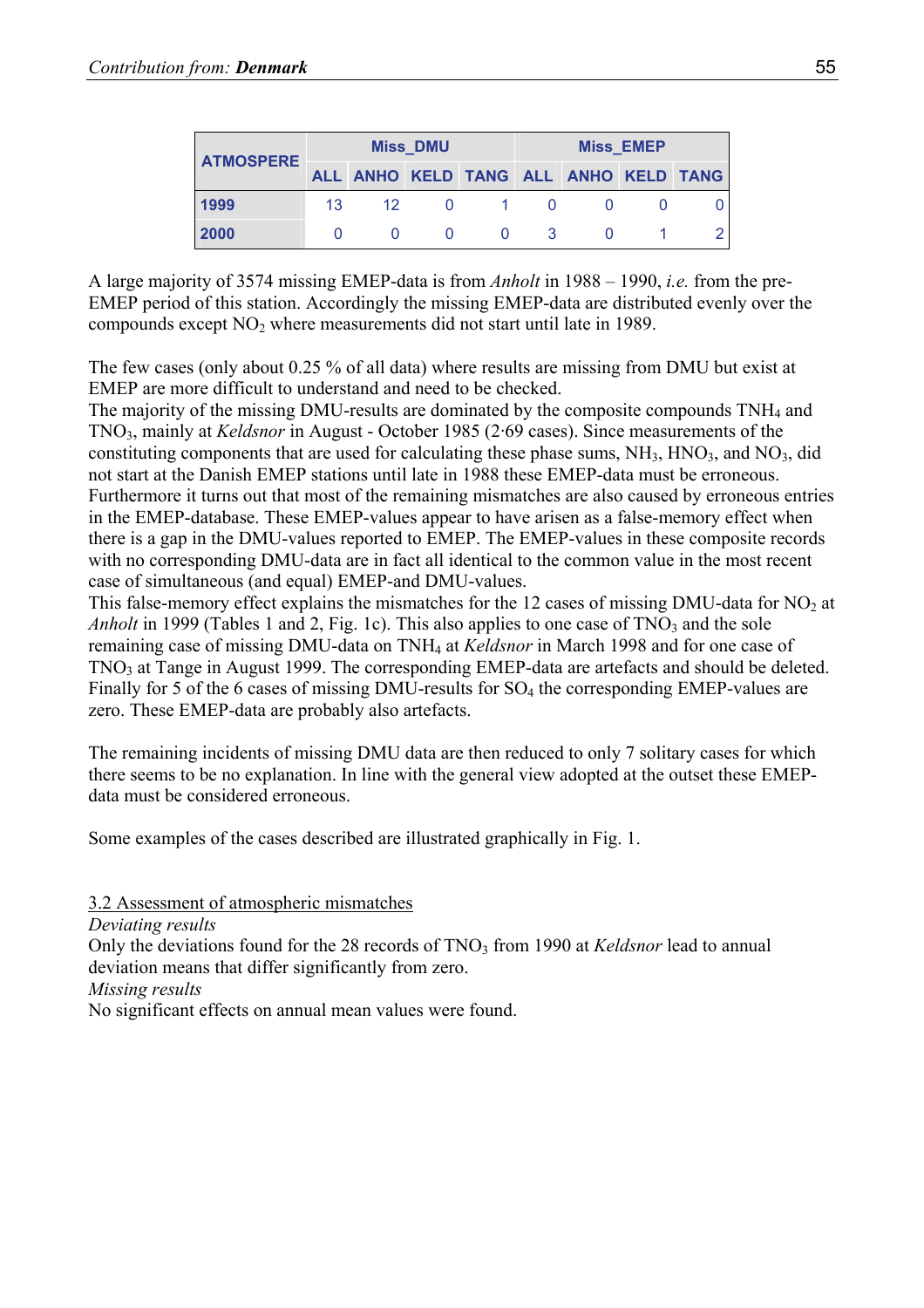

*Figure 1. Time series of DMU-data (full red) and EMEP-data or Deviations (broken blue).* 

a. Differing data in 1990, Deviation= EMEP – DMU.

b. Example of data mismatches and matches in the transition period when the purely national station Anholt also became an EMEP station.

c. Example of false-memory effect in EMEP data in October 1999.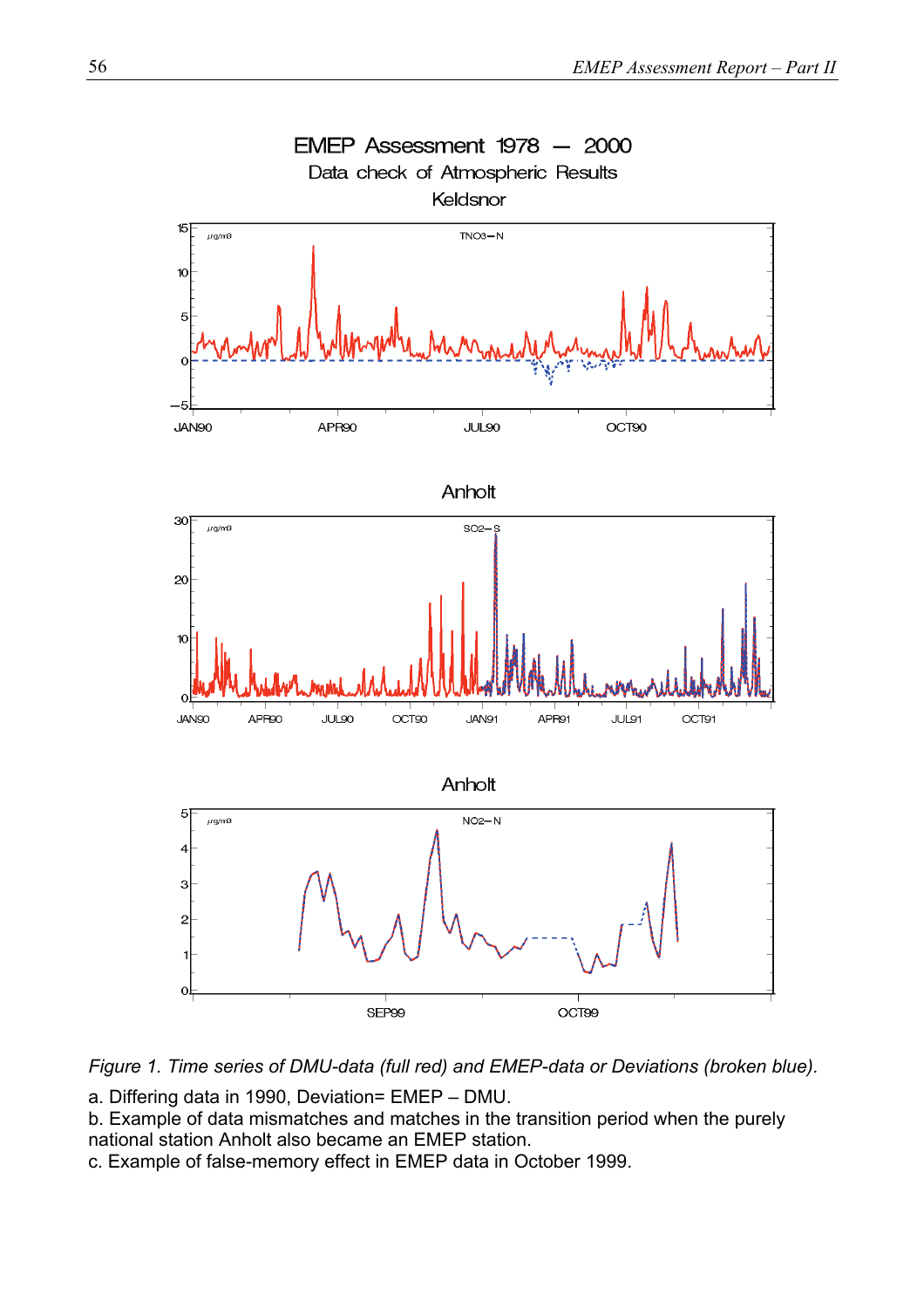#### 3.3 Conclusions and recommendations for atmospheric data

On the basis of the findings and assessments of the mismatches it is it is clear that some results will have to be corrected and retransmitted.

- 1. **All<sup>3</sup>** results from *Anholt* prior to 1991 will be reported to EMEP;
- 2. The results for TNO<sub>3</sub> from *Keldsnor* in August September 1990 will be retransmitted to EMEP (cf. 5. below);
- 3. The results for NO2 at *DK08 Anholt* from October 1999 will be retransmitted to EMEP;
- 4. The 3 cases of deviating and erroneous SO4 results from 1982 at *Keldsnor* on 24. January and *Tange* on 19. January and 24. February will be corrected and retransmitted to EMEP;
- 5. The phase sums of nitrogen, TNH<sub>4</sub> and TNO<sub>3</sub> will in the future be calculated and reported as the sum of the individual constituents, if - and only if - both the gaseous and the particulate result is non-missing. Otherwise the total result will be defined as missing. For non-missing sums the 'worst' flag of the constituents will be attached to the result.
- 6. There are at present no plans to correct the remaining mismatches. They are very few and seem to occur randomly as solitary concentration values for individual pollutants and have furthermore been found to be of no significance for annual means.

# It is recommended to EMEP-CCC that:

 $\overline{a}$ 

- The procedures for handling gaps in the reported data be scrutinized in order to avoid the production of false-memory data or artificial zero data;
- 2. The results in the EMEP-database for the phase sums of nitrogen,  $TNH_4$  and  $TNO_3$ , prior to 1988 – *i.e.* at *DK05 Keldsnor* in August – October 1985 be deleted;

<sup>&</sup>lt;sup>3</sup> All results should in this context be interpreted as all the official EMEP-components measured in Denmark, including also those that are not considered here, such as the elements and heavy metals detected in aerosols by PIXE.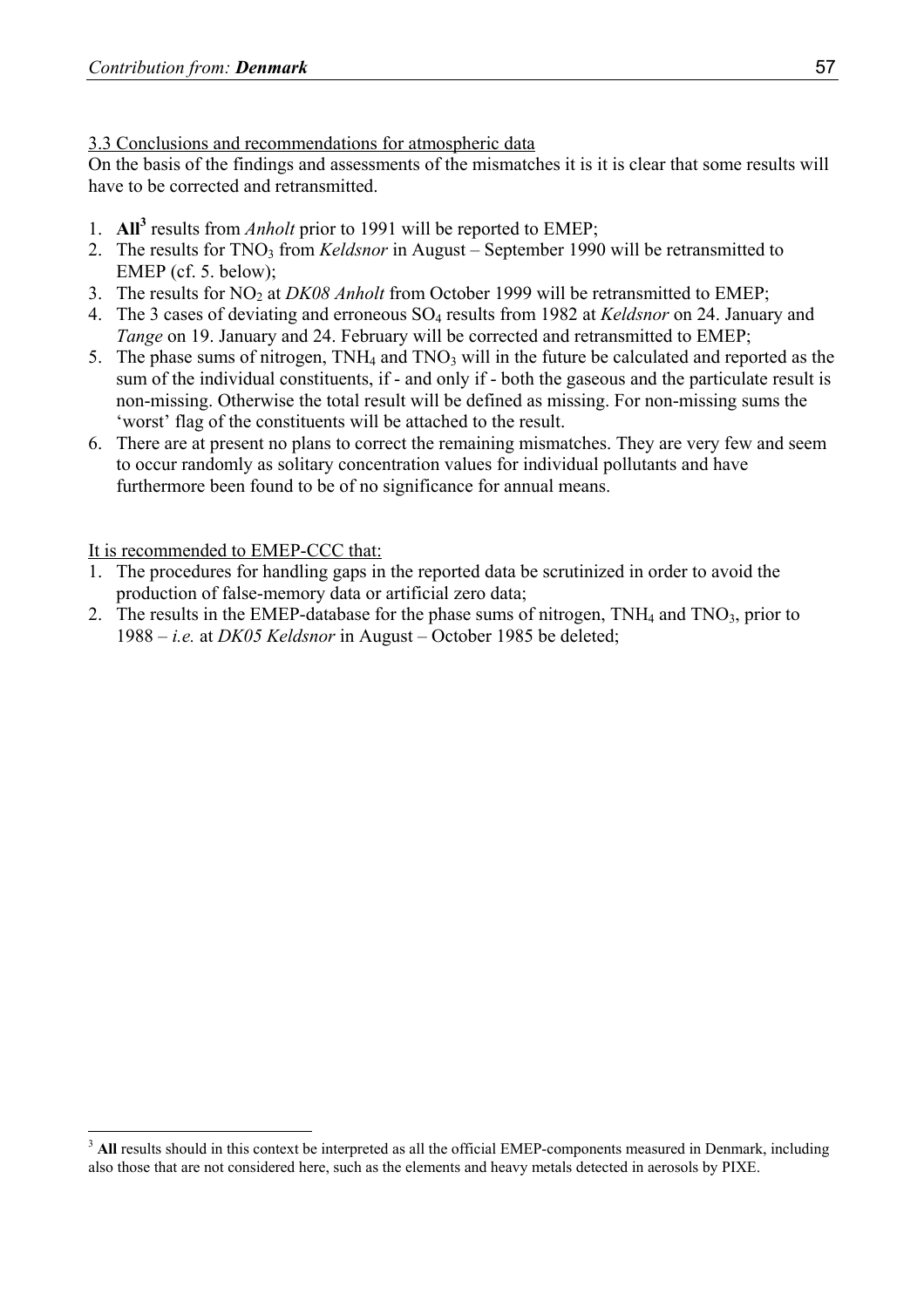### **4. Precipitation data**

#### *Overview*

The summary covers 3 stations, 23 years, and 8 components with a total of almost 37 000 records. On the average there are thus approximately

- 4 500 records per component;
- 1 600 records per year;
- 200 records per year and component;
- 12 000 records per station.
- 1 500 records per station and component;
- 500 records per station-year;
- 65 records per station-year and component.

#### *Data modifications*

For the comparison some modifications to the aggregate data records had to be introduced. Thus it was necessary to take account of retrospective corrections that DMU applied in 1991 to all pHresults prior to 1990. The corrections take on one of two constant values, -0.10 until the end of 1985 and -0.12 until the end of 1989. These corrected results were apparently never reported to EMEP. The EMEP-values for pH in this assessment therefore had to be similarly amended. Also the dating peculiarities of the two data systems had to be taken into consideration. Whereas both the EMEP- and the DMU-data for 1-day samples are marked with the date of the sampling start, DMU samples taken over more than 1 day<sup>4</sup> are, according to meteorological tradition, marked with the end-date of the sampling period. Since the DMU records also hold the start date this change to the DMU-data was introduced for the aggregate assessment records. A closer study revealed, however, that these dates were not always correct – or at least not equal to the starting dates in the EMEP-data, once reported by DMU. However, in many instances agreement could be obtained from neighbouring DMU-samples. Clearly the dating control procedures at DMU for weekly, now half-monthly, samples have not been given sufficient priority.

The mapping described below was based on aggregate records amended according to these findings. But it may contain a few artificial mismatches since it has not been possible to reproduce completely all sample start-dates reported to EMEP.

#### 4.1 Mapping of precipitation data

The 3 dimensional mapping of the precipitation records is shown in Table 4a and Table 4b below. As mentioned above this is a censored mapping where all fatally flagged data that either differ or are missing have been removed from the tables.

As expected the great majority of data registered by DMU and EMEP, more than 97 % are not only simultaneous but also equal. The remaining 3 % of the records contain incomplete data with only one result where the majority of 93 % are missing from the EMEP records for Anholt, which as explained in the Introduction was initially operating as a non-EMEP station for 7 years.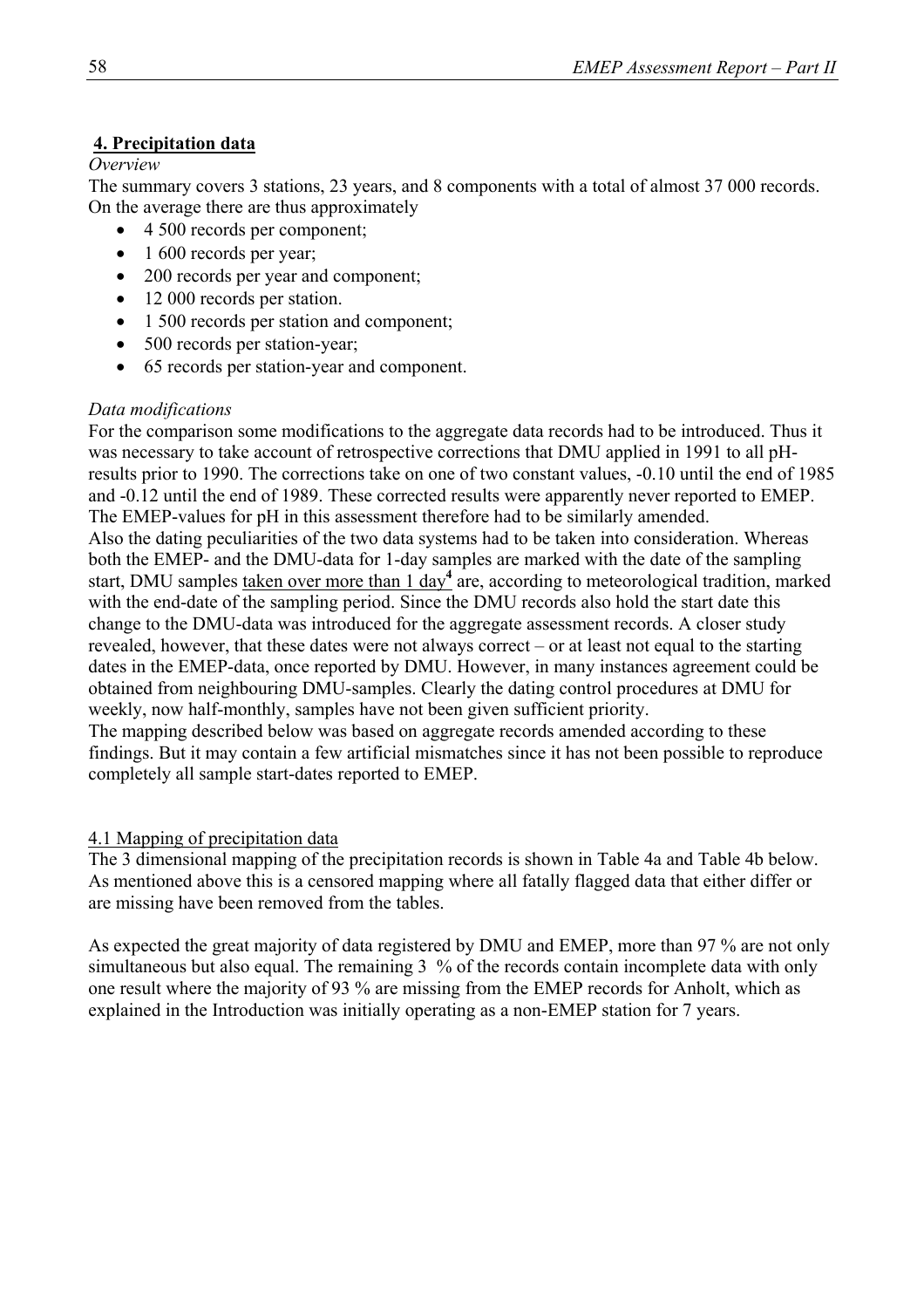|                     | <b>PRECIPITATION</b> |              | <b>OBS</b> | <b>DMU_EMEP</b> |             |                | Equal Differ MISSING | <b>Miss_DMU</b> | <b>Miss_EMEP</b> |
|---------------------|----------------------|--------------|------------|-----------------|-------------|----------------|----------------------|-----------------|------------------|
| <b>STATION Year</b> |                      | <b>Comp</b>  |            |                 |             |                |                      |                 |                  |
| <b>ALL</b>          | <b>ALL</b>           | <b>ALL</b>   | 36815      |                 | 35912 35900 | 12             | 903                  | 52              | 851              |
|                     |                      |              |            |                 |             |                |                      |                 |                  |
|                     |                      | <b>Na</b>    | 3328       | 3222            | 3218        | 4              | 106                  | 5               | 101              |
|                     |                      | <b>Mg</b>    | 3320       | 3218            | 3218        | $\mathbf 0$    | 102                  | 3               | 99               |
|                     |                      | K            | 3287       | 3185            | 3185        | $\mathbf 0$    | 102                  | 3               | 99               |
|                     |                      | Ca           | 3563       | 3462            | 3462        | $\pmb{0}$      | 101                  | 1               | 100              |
|                     |                      | <b>NH4-N</b> | 5752       | 5622            | 5622        | $\pmb{0}$      | 130                  | 10              | 120              |
|                     |                      | <b>NO3-N</b> | 6004       | 5885            | 5882        | 3              | 119                  | 12              | 107              |
|                     |                      | <b>SO4-S</b> | 6034       | 5917            | 5914        | 3              | 117                  | 10              | 107              |
|                     |                      | pH           | 5527       | 5401            | 5399        | $\overline{2}$ | 126                  | 8               | 118              |
|                     |                      |              |            |                 |             |                |                      |                 |                  |
| <b>ANHO</b>         | <b>ALL</b>           | <b>ALL</b>   | 2243       | 1445            | 1444        | $\mathbf{1}$   | 798                  | 8               | 790              |
| <b>KELD</b>         |                      |              | 15706      | 15661           | 15657       | 4              | 45                   | 23              | 22               |
| <b>TANG</b>         |                      |              | 18866      | 18806           | 18799       | $\overline{7}$ | 60                   | 21              | 39               |

*Table 4a. Aggregate precipitation records mapped by components and by stations.* 

It is a gratifying surprise that only 12 cases of valid data contain discrepancies. These differing results pertain mainly to scattered results from *Keldsnor* and *Tange* in 1988. But there is no obvious explanation for these deviations.

The samples in this period were all on a daily basis and so they were originally marked – presumably quite correctly - with the starting date. As the values as explained above nevertheless have been tentatively – and unsuccessfully - matched with the neighbouring samples it is unlikely that the deviations can be caused by a dating error. It must therefore be assumed that the EMEPdata are erroneous.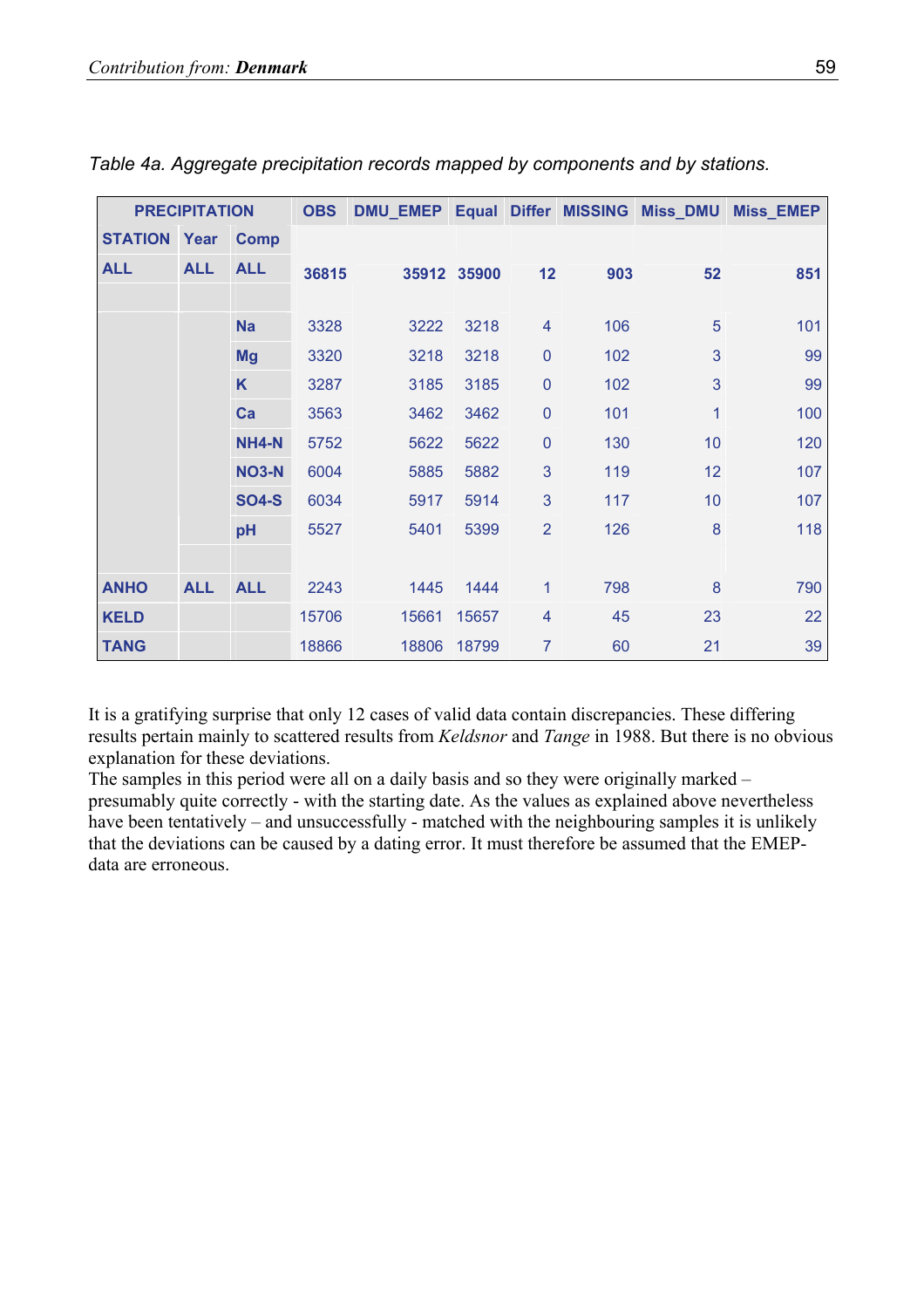| <b>PRECIPITATION</b> |            | <b>OBS</b>  | DMU_EMEP Equal Differ MISSING Miss_DMU Miss_EMEP |      |             |              |                |                |                         |
|----------------------|------------|-------------|--------------------------------------------------|------|-------------|--------------|----------------|----------------|-------------------------|
| <b>STATION</b>       | Year       | <b>Comp</b> |                                                  |      |             |              |                |                |                         |
| <b>ALL</b>           | <b>ALL</b> | <b>ALL</b>  | 36815                                            |      | 35912 35900 | 12           | 903            | 52             | 851                     |
|                      |            |             |                                                  |      |             |              |                |                |                         |
|                      | 1978       |             | 1238                                             | 1208 | 1207        | $\mathbf{1}$ | 30             | 12             | 18                      |
|                      | 1979       |             | 1163                                             | 1160 | 1160        | $\pmb{0}$    | 3              | $\pmb{0}$      | 3                       |
|                      | 1980       |             | 1169                                             | 1166 | 1166        | $\mathbf 0$  | $\mathbf{3}$   | 1              | $\overline{2}$          |
|                      | 1981       |             | 1060                                             | 1050 | 1050        | $\mathbf 0$  | 10             | $\overline{0}$ | 10                      |
|                      | 1982       |             | 1073                                             | 1071 | 1071        | $\mathbf 0$  | $\overline{2}$ | 1              | $\mathbf{1}$            |
|                      | 1983       |             | 1024                                             | 1024 | 1024        | $\mathbf 0$  | $\pmb{0}$      | $\overline{0}$ | $\mathbf 0$             |
|                      | 1984       |             | 1039                                             | 1039 | 1039        | $\mathbf 0$  | $\mathbf 0$    | $\mathbf 0$    | $\mathbf 0$             |
|                      | 1985       |             | 1114                                             | 1114 | 1114        | $\mathbf 0$  | $\mathbf 0$    | $\mathbf 0$    | $\mathbf 0$             |
|                      | 1986       |             | 1163                                             | 1158 | 1158        | $\pmb{0}$    | 5              | $\mathbf 0$    | $\overline{5}$          |
|                      | 1987       |             | 1833                                             | 1833 | 1833        | $\mathbf 0$  | $\mathbf 0$    | $\mathbf 0$    | $\mathbf 0$             |
|                      | 1988       |             | 2184                                             | 2142 | 2132        | 10           | 42             | 26             | 16                      |
|                      | 1989       |             | 1828                                             | 1689 | 1689        | $\mathbf 0$  | 139            | $\mathbf 0$    | 139                     |
|                      | 1990       |             | 2083                                             | 1897 | 1897        | $\pmb{0}$    | 186            | 1              | 185                     |
|                      | 1991       |             | 1656                                             | 1488 | 1488        | $\mathbf 0$  | 168            | $\mathbf 0$    | 168                     |
|                      | 1992       |             | 1987                                             | 1819 | 1819        | $\mathbf 0$  | 168            | $\mathbf 0$    | 168                     |
|                      | 1993       |             | 2279                                             | 2255 | 2255        | $\mathbf 0$  | 24             | $\mathbf 0$    | 24                      |
|                      | 1994       |             | 2278                                             | 2278 | 2278        | $\pmb{0}$    | $\pmb{0}$      | $\mathbf 0$    | $\mathbf{0}$            |
|                      | 1995       |             | 1986                                             | 1881 | 1881        | $\pmb{0}$    | 105            | $\mathbf 0$    | 105                     |
|                      | 1996       |             | 1800                                             | 1797 | 1797        | $\mathbf 0$  | 3              | $\mathbf 0$    | 3                       |
|                      | 1997       |             | 2068                                             | 2064 | 2064        | $\pmb{0}$    | $\overline{4}$ | $\mathbf 0$    | $\overline{\mathbf{4}}$ |
|                      | 1998       |             | 2889                                             | 2889 | 2889        | $\pmb{0}$    | $\pmb{0}$      | $\pmb{0}$      | $\pmb{0}$               |
|                      | 1999       |             | 1526                                             | 1521 | 1520        | 1            | 5              | 5              | $\pmb{0}$               |
|                      | 2000       |             | 375                                              | 369  | 369         | $\pmb{0}$    | $\bf 6$        | $\bf 6$        | $\mathbf{0}$            |

*Table 4b. Aggregate precipitation records mapped by years.* 

The missing results are distributed rather inhomogenously over the years, as shown in Table 4b. The missing EMEP-data are most numerous in 1989-1995 and apart from that period it is observed that the remaining few missing data from both databases are most numerous in 1978, 1981, and 1988.

A more detailed mapping of missing results by station and year is shown in Table 5.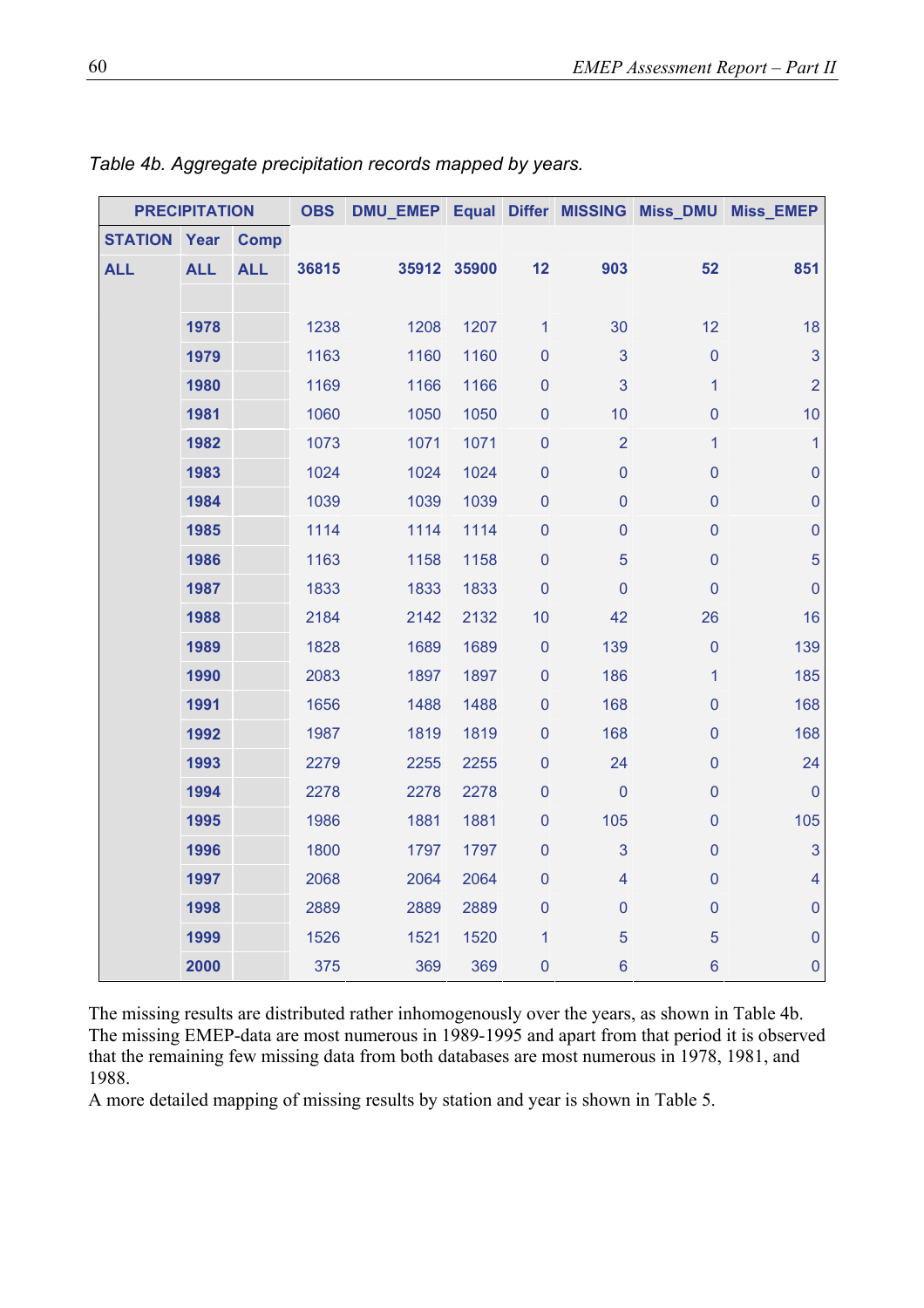| <b>PRECIPITATION</b> |                |                | <b>Miss_DMU</b> |                |                | Miss_EMEP      |                 |                         |
|----------------------|----------------|----------------|-----------------|----------------|----------------|----------------|-----------------|-------------------------|
|                      | <b>ALL</b>     | <b>ANHO</b>    | <b>KELD</b>     | <b>TANG</b>    | <b>ALL</b>     | <b>ANHO</b>    | <b>KELD</b>     | <b>TANG</b>             |
| <b>ALL YEARS</b>     | 52             | 8              | 23              | 21             | 851            | 790            | 22              | 39                      |
| 1978                 | 12             | l.             | 12              | $\overline{0}$ | 18             |                | $\overline{7}$  | 11                      |
| 1979                 | $\overline{0}$ |                | $\overline{0}$  | $\overline{0}$ | 3              |                | $\overline{1}$  | $\overline{2}$          |
| 1980                 | $\overline{1}$ |                | $\mathbf 0$     | $\mathbf{1}$   | $\overline{2}$ |                | $\overline{0}$  | $\overline{2}$          |
| 1981                 | $\mathbf 0$    |                | $\mathbf 0$     | $\mathbf{0}$   | 10             |                | $\overline{2}$  | 8                       |
| 1982                 | $\overline{1}$ |                | $\overline{1}$  | $\overline{0}$ | $\overline{1}$ |                | $\overline{1}$  | $\mathbf 0$             |
| 1983                 | $\mathbf 0$    |                | $\mathbf 0$     | $\overline{0}$ | $\mathbf 0$    |                | $\mathbf 0$     | $\mathbf 0$             |
| 1984                 | $\overline{0}$ |                | $\overline{0}$  | $\overline{0}$ | $\overline{0}$ |                | $\overline{0}$  | $\mathbf 0$             |
| 1985                 | $\mathbf 0$    |                | $\overline{0}$  | $\overline{0}$ | $\overline{0}$ |                | $\mathbf 0$     | $\mathbf 0$             |
| 1986                 | $\overline{0}$ |                | $\overline{0}$  | $\overline{0}$ | 5              |                | 5               | $\overline{0}$          |
| 1987                 | $\overline{0}$ |                | $\mathbf 0$     | $\overline{0}$ | $\overline{0}$ |                | $\mathbf 0$     | $\overline{0}$          |
| 1988                 | 26             |                | $\overline{7}$  | 19             | 16             |                | $6\phantom{1}6$ | 10                      |
| 1989                 | $\overline{0}$ | $\overline{0}$ | $\mathbf 0$     | $\mathbf 0$    | 139            | 139            | $\mathbf 0$     | $\mathbf 0$             |
| 1990                 | $\overline{1}$ | $\mathbf 0$    | $\mathbf 0$     | $\mathbf{1}$   | 185            | 184            | $\mathbf 0$     | 1                       |
| 1991                 | $\overline{0}$ | $\overline{0}$ | $\overline{0}$  | $\overline{0}$ | 168            | 168            | $\overline{0}$  | $\overline{0}$          |
| 1992                 | $\mathbf 0$    | $\mathbf 0$    | $\mathbf 0$     | $\overline{0}$ | 168            | 168            | $\mathbf 0$     | $\mathbf 0$             |
| 1993                 | $\overline{0}$ | $\overline{0}$ | $\overline{0}$  | $\mathbf{0}$   | 24             | 24             | $\overline{0}$  | $\overline{0}$          |
| 1994                 | $\overline{0}$ | ä,             | $\overline{0}$  | $\overline{0}$ | $\mathbf 0$    | У.             | $\mathbf 0$     | $\mathbf 0$             |
| 1995                 | $\mathbf 0$    | $\overline{0}$ | $\mathbf 0$     | $\overline{0}$ | 105            | 104            | $\overline{0}$  | $\mathbf{1}$            |
| 1996                 | $\overline{0}$ | $\overline{0}$ | $\overline{0}$  | $\overline{0}$ | 3              | 3              | $\overline{0}$  | $\mathbf 0$             |
| 1997                 | $\overline{0}$ | $\mathbf 0$    | $\overline{0}$  | $\overline{0}$ | $\overline{4}$ | $\mathbf 0$    | $\overline{0}$  | $\overline{\mathbf{4}}$ |
| 1998                 | $\overline{0}$ | $\overline{0}$ | $\overline{0}$  | $\overline{0}$ | $\overline{0}$ | $\overline{0}$ | $\overline{0}$  | 0                       |
| 1999                 | 5              | 5              | $\mathbf 0$     | $\overline{0}$ | $\overline{0}$ | $\overline{0}$ | $\overline{0}$  | $\mathbf 0$             |
| 2000                 | $6\phantom{1}$ | 3              | 3               |                | $\overline{0}$ | $\mathbf 0$    | $\overline{0}$  |                         |

#### *Table 5. Missing precipitation results mapped by stations and years.*

A great majority of 787 missing EMEP-data is from the pre-EMEP period 1989 – 1995 at *Anholt*. As can be seen from Table 4a the missing EMEP-data are accordingly distributed evenly over the compounds. The remaining missing EMEP-data, most numerous at *Keldsnor* and *Tange* in 1978, 1981 and 1988, are scattered in an apparent random order over both dates and components, not consistent with simply missing samples. The samples in this period were all on a daily basis and so they were originally marked – presumably quite correctly - with the starting date. The absence from the EMEP-database of these few results therefore remains unexplained.